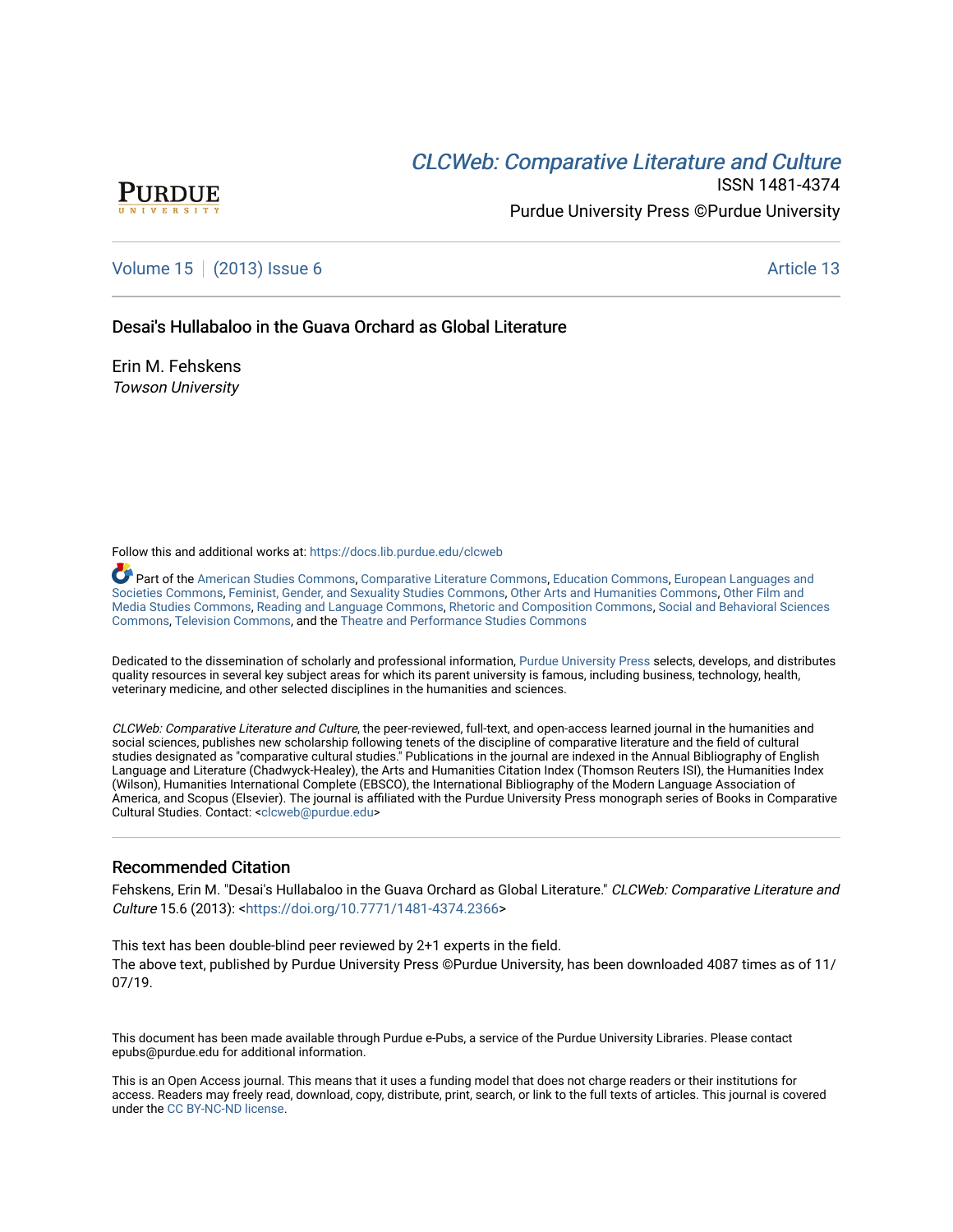### **PURDUE** UNIVERSITY PRESS <http://www.thepress.purdue.edu>

# CLCWeb: Comparative Literature and Culture

ISSN 1481-4374 <http://docs.lib.purdue.edu/clcweb> Purdue University Press ©Purdue University

CLCWeb: Comparative Literature and Culture, the peer-reviewed, full-text, and open-access learned journal in the humanities and social sciences, publishes new scholarship following tenets of the discipline of comparative literature and the field of cultural studies designated as "comparative cultural studies." In addition to the publication of articles, the journal publishes review articles of scholarly books and publishes research material in its Library Series. Publications in the journal are indexed in the Annual Bibliography of English Language and Literature (Chadwyck-Healey), the Arts and Humanities Citation Index (Thomson Reuters ISI), the Humanities Index (Wilson), Humanities International Complete (EBSCO), the International Bibliography of the Modern Language Association of America, and Scopus (Elsevier). The journal is affiliated with the Purdue University Press monograph series of Books in Comparative Cultural Studies. Contact: <clcweb@purdue.edu>

#### Volume 15 Issue 6 (December 2013) Article 13 Erin M. Fehskens, "Desai's Hullabaloo in the Guava Orchard as Global Literature" <http://docs.lib.purdue.edu/clcweb/vol15/iss6/13>

Contents of CLCWeb: Comparative Literature and Culture 15.6 (2013) Special Issue New Work about World Literatures Ed. Graciela Boruszko and Steven Tötösy de Zepetnek <http://docs.lib.purdue.edu/clcweb/vol15/iss6/>

Abstract: In her article "Desai's Hullabaloo in the Guava Orchard as Global Literature" Erin M. Fehskens argues that scholars readily recognize Kiran Desai's Booker Prize winning second novel The Inheritance of Loss as world literature following David Damrosch's and Franco Moretti's notions. However, Desai's first novel Hullabaloo in the Guava Orchard is often overlooked. Although Hullabaloo's focus is narrow and local, its allegorical implications encode the processes of globalization and resistance to it into the novel. Thus, the novel can be read as an example of global literature, which uses the discontinuous nature of allegory to critique the de-differentiating practices of globalization and the specter of difference that accompanies these practices. Desai uses the return of Coca-Cola to India to illustrate the effects of multinational companies on the social and ecological landscapes of the Global South.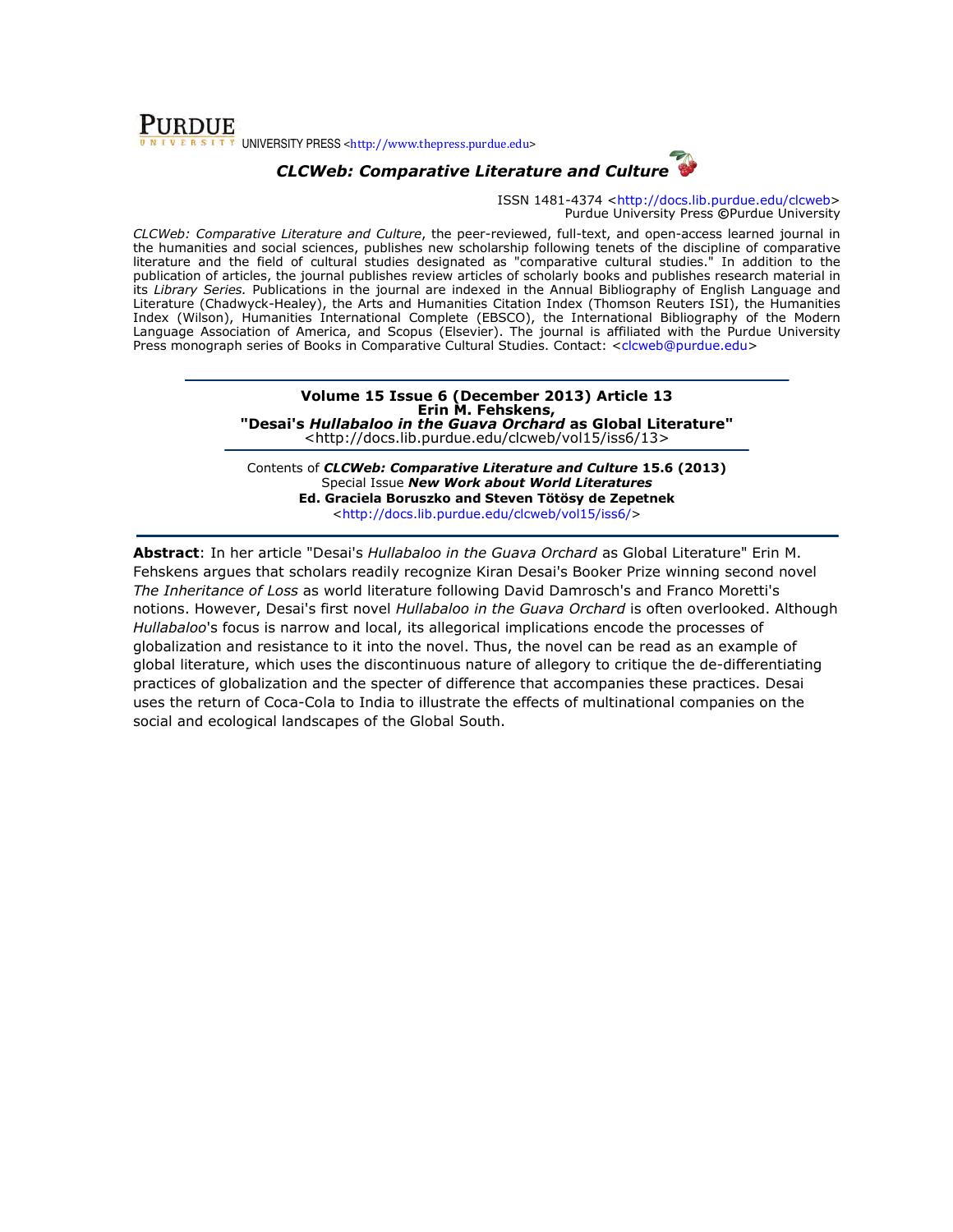#### Erin M. FEHSKENS

#### Desai's Hullabaloo in the Guava Orchard as Global Literature

Kiran Desai's Hullabaloo in a Guava Orchard begins with a period of water scarcity during which the dreams of Kulfi Chawla — dreams of food and water surpluses — sustain her through the final months of her pregnancy. In the beginning of the narration we read about the search to find explanations for the mysteriously prolonged drought affecting the village. The theories range around the globe, from volcanic ash in Tierra del Fuego to coastline currents in West Africa to shifting molecular structures of polar ice caps to an Iraqi attempt to steal India's longed-for monsoon. From this initial, international expansiveness, the novel settles into a localized cause for the hot, dry weather, a gesture that would seem to dismiss the wider context in which it began. Seeking a solution to this gap between individuated human experience and weather, the novel implies causal or analogical links between Kulfi and the drought. The narrator imagines an improbable symbiosis between one person and a pervasive weather condition: "She grew larger as it got worse" and later "She seemed to be claiming all the earth's energy for herself, sapping it dry, leaving it withered, shriveled, and yellow" (3). As an enormous monsoon finally breaks the recordlong drought in their backwater village of Shahkot, Kulfi goes into labor and gives birth to Sampath, the family's first born son whose arrival in the village no one will ever forget. The rains immediately flood the streets and homes of Shahkot while a Red Cross plane loses one of its aid packages above the village dropping the case into a tree just outside of the Chawla home.

Sampath is born at a moment of natural, localized, and material non-governmental surplus. This story stands as the structural miniature of the narrative's larger focus, which is the story of Sampath's retreat from the town into an overgrown guava orchard where he becomes unwittingly a local guru who garners national fame and eventually enacts a metamorphosis that frees him from the strictures of his environment and the worship of the local residents. Resources, scarcity, and surplus are always in focus in the novel, from the lack of rain and abundance of powdered milk tins in the beginning to the clandestine engineering of sustained water and electricity to the orchard through its conclusion. Desai contextualizes subtly Sampath's flight to the orchard as contemporaneous with Coca-Cola's return to India in 1993. The beverage giant's presence in India was marketed as part of the country's move towards economic liberalization. Since then, environmental activists have drawn repeated attention to the extreme draining of water resources by Coke's bottling plants located in rural and semi-urban regions in the country. Like Kulfi and then like Sampath, Coca-Cola symbolizes a new beginning for the village  $-$  rains and a guru  $-$  and like the multinational corporation, they also draw all local resources into themselves thus impoverishing the areas around them. The orchard space signifies allegorically the inevitable resource crisis imposed on nations in the global south by multinationals. Desai's novel remains focused on the local confines of an orchard outside a small town in Northern India, but reading the narrative as an allegory of globalization in the region expands its critical reach drawing it into the ongoing theorizations of world or global literatures.

Although born in India, Kiran Desai — daughter of novelist Anita Desai — has spent much of her adolescent and adult life in the U.S. Members of the Indian press characterized her as an outsider to her "home" culture who submitted to a Western desire for arranged marriages, spices, and exotic foods to make Indian fiction digestible (see Mahanta for a collection of these reviews). Although Desai considers her work a product of an expatriate's nostalgic longing, her "home culture" critics read that nostalgia as a marketed exoticism of the kind that Graham Huggan and James English critique in their respective studies on the consumer industry of global literature. Desai's second novel, the Booker Prize winning Inheritance of Loss, has garnered much praise and inspired substantial literary criticism consigning Hullabaloo to the shadows of its later-born, more worldly sibling. Unlike the comic, satirical, parochial, and exoticist Hullabaloo, Inheritance is materially and thematically a novel that exemplifies our contemporary naming of world literature (on this, see also Sturm-Trigonakis). While Inheritance takes the global movements of bodies, commodities, and ideas as its primary narrative focus, Hullabaloo appears to occupy more local and less contemporary terrain. *Inheritance* belongs to the body of work produced by global Anglophone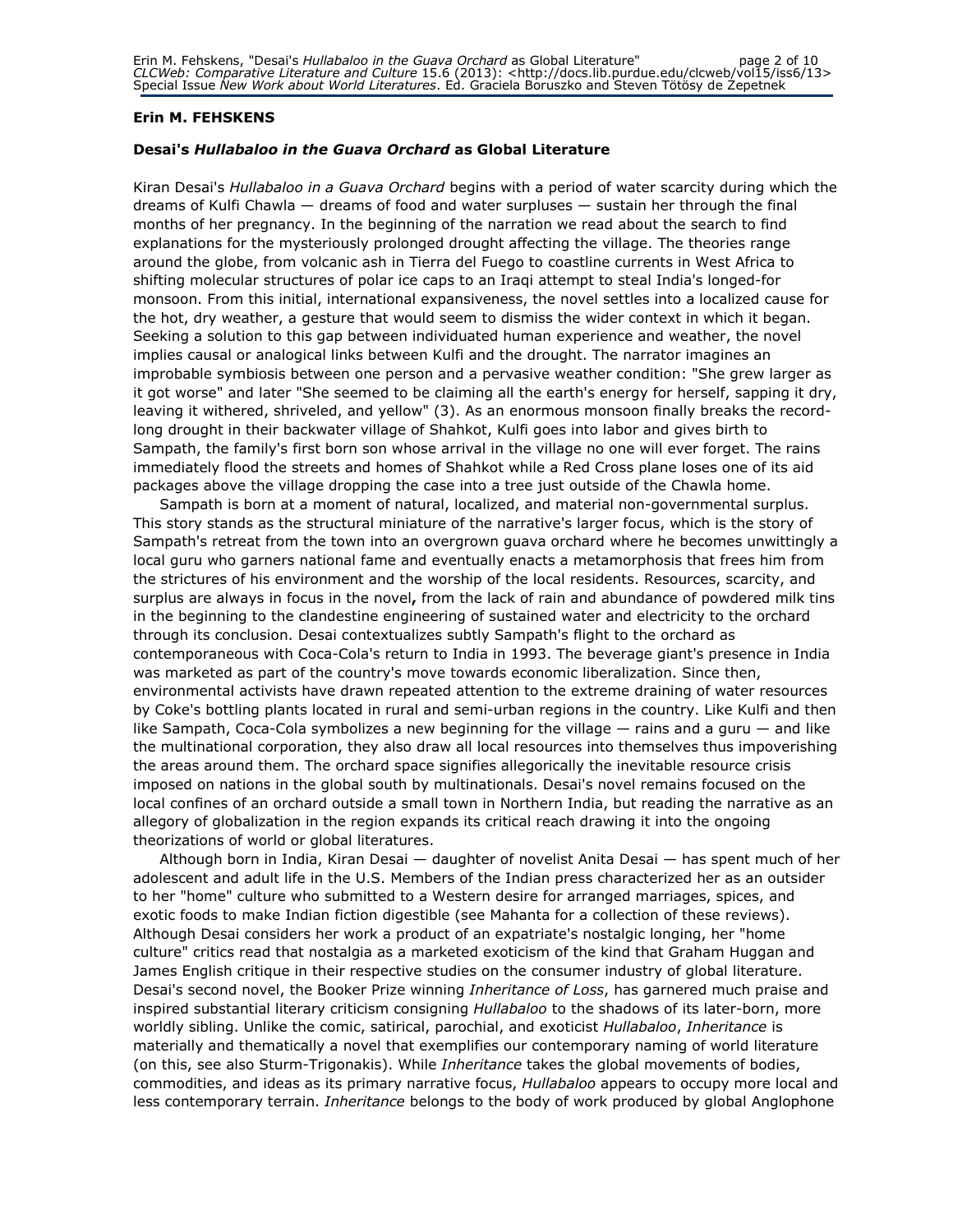writers who address the key issues of (im)migration, globalization, and human rights directly, but there is another strain of writing from these figures that takes on these issues in indirect ways and thereby sheds greater light on the plight of local populations whose sufferers often lack the means to insert themselves into narratives of massive migration.

Hullabaloo is not world literature according to David Damrosch's universalizing definition in that it does not "transcend the boundaries of the culture that produces it" (How to Read 2) owing to its importance or value to cultures outside of its location of production. In fact, Desai's status as a global author makes this kind of essentialist gesture to a culture of origin non-functional. However, Desai's second novel reflects Rebecca Walkowitz's theorization of (im)migrant literature as transnational rather than diasporic and this theory is derived from Damrosch's theorization of world literature. Walkowitz draws together the materialist critiques of Damrosch's circulation-translationproduction triumvirate in What is World Literature? — which vests literary endeavor as "world literature" — and she connects this economically infused circulatory structure to the kind of thematic or tropic approach that lies at the center of Franco Moretti's "Conjectures on World Literature" and his Novel: History, Geography, and Culture and Pascal Casanova's World Republic of Letters. Inheritance is structured around tropes of dwelling and circulation as it narrates the experiences of (im)migration and globalization from privileged and underprivileged points of view. Desai's winning of the Booker (a connection to British Commonwealth authors) and her living in New York (a connection to migratory authors around the globe) performs the metropolitan shift that Casanova sees taking place — moving world literature's republic of letters from Paris to London to New York. Walkowitz has done the work of bringing these three loci and their theorizations of world literature together and tracing their conceptualizations of world literature into the work of (im)migrant literature. Desai's second novel, then, is a prime example of world (im)migrant literature and yet these formulations would seem to neglect a novel like Hullabaloo. While Desai's second novel exemplifies the practices and tropes of world literature, I argue that Hullabaloo offers us a way to consider the mode of allegory as it expresses a relationship between world literature and globalization. If world literature from Damrosch's, Moretti's, and Casanova's points of view is imagined and traced through economic metaphors like circulation and production (Damrosch), is rooted in centripetal movements towards centers of intellectual capital (Casanova), or is expressed in the uneven intersections of localized and travelling forms of knowledge (Moretti), then it seems worthwhile, even inevitable to think about world literature as a system that exists alongside and conjoined with globalization. For this reason, I refer to world literature as global literature to make more insistent and apparent these connections.

Concepts of global literature rest on figures of circulation and cross-cultural movement and on centripetal and centrifugal forces drawing metropolitan and marginal areas into relation. Instead of conceptualizing global literature only through travelling figures, we can also think the term through an analogical mode, especially if we attend to the link between global literature and globalization and consider globalization in long-durational terms. This form of analogy is one in which "every world-system rests on the ruins of the previous one, and because of this, world-systems are interrelated, albeit that the new system always expands and transforms the elements that it borrows from the previous one" (Behdad 69). Ian Baucom amplifies the repetitive and transformative nature of these historical and economic analogies by proposing that "If it is this serial incarnation of the space of flow in one place after another that permits [Anthony] Arrighi's history of three hundred years of capital to be simultaneously a history of the long twentieth century, then the analogy I have proposed between *then* and *now* is not an analogy at all but an eternal recurrence, a continual stopping and resetting of the clock of history at the eschatological moment of finance capital" (160; emphases in the original). Without dispensing the equivalence logic of the analogy with which Baucom begins, it operates as a spectral analogy, distant — i.e., the eighteenth to the twentieth century — and yet occupying hauntingly the present and not just related, but repeated. The analogical form supposes a relational or structural equivalence, a dedifferentiating gesture reflective of globalization's flattening of difference. But as Baucom argues, within the analogy's de-differentiation erupts the specter of difference (162) and so too with globalization: as forces from above (multinational capital) enforce homogenization, forces from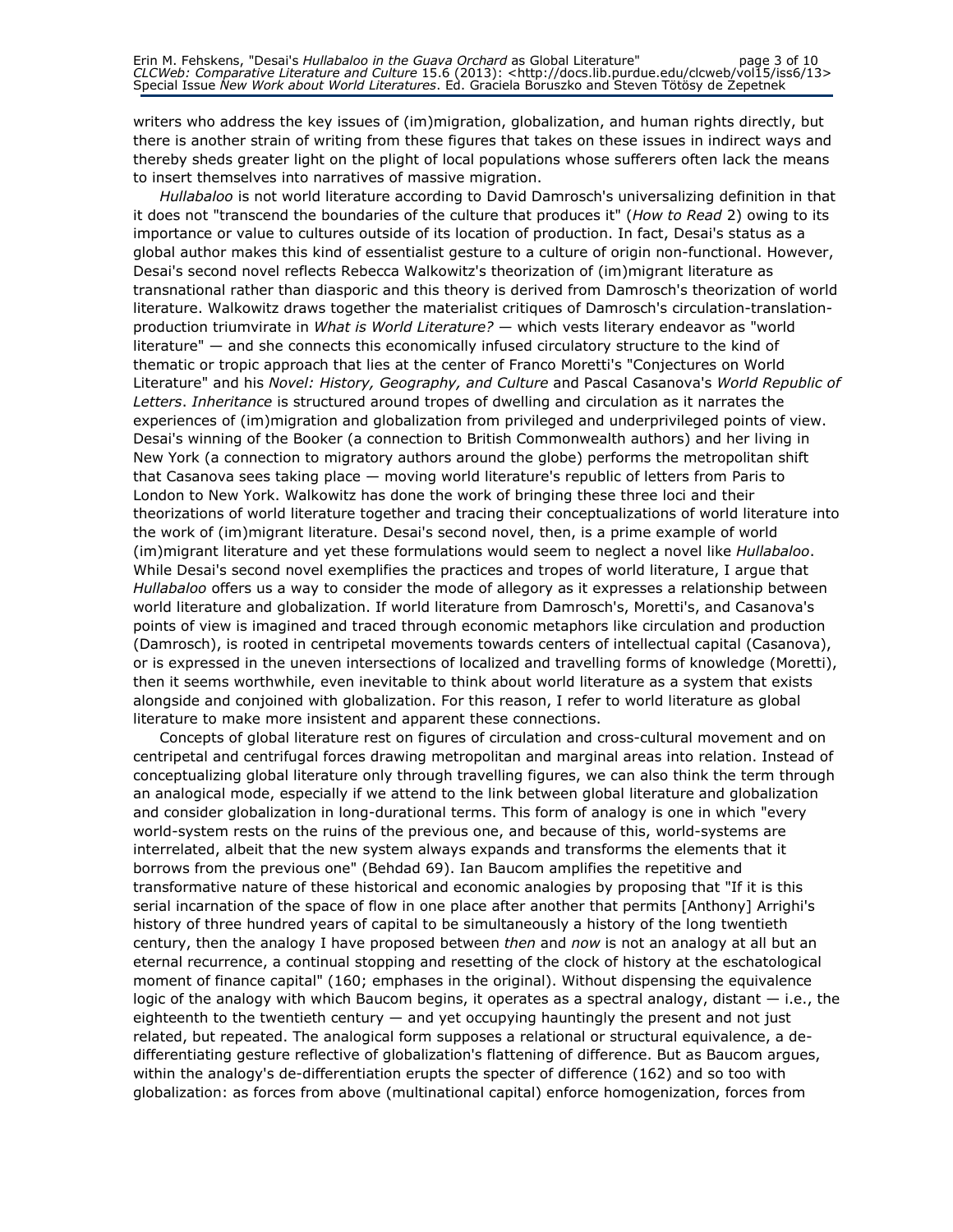below occupy positions protective of difference. This analogical philosophy of history finds a companion in conceptualization in Fredric Jameson's theory of allegory.

If we combine this economic figurative landscape with the application of spectral analogy from Baucom and Ali Behdad, then we can see that global literature employs the form of unequal equivalences like the spectral analogy and Jamesonian allegory. At the heart of Baucom's reading of speculative finance and literary form is Jameson's theory of genre as the ideology of form. Baucom is not the only theorist to rely on Jameson as a critical anchor either in terms of postmodernity or literary form. Consider Moretti's concept of world literature: "in cultures that belong to the periphery of the literary system (which means: almost all cultures, inside and outside Europe), the modern novel first arises not as an autonomous development but as a compromise between a western formal influence (usually French or English) and local materials" ("Conjectures" 58). This is based on an observation made by Jameson on the subject of the Japanese novel. Peter Hulme and Behdad also refer to Jameson's theories of genre and postmodernity to situate their arguments on the relationship between the postcolonial and global. At the root of these returns to Jameson is an enduring interest in the possibilities of thinking about global literature allegorically for Jameson's study on "third world" literature in the age of multinational capitalism is surely the specter haunting the bibliographies of said studies. Or, to think about the relationship between global literature and globalization we must think allegorically.

Hullabaloo emerges as a perspicacious rewriting of Jameson's enduring maxim: all third world literature is national allegory. It shows us that local-worlded literature is globalization allegory, even — perhaps especially — when its characters remain rooted in local spaces. In Jameson's contentious essay on literary mode and literature of the global south, he recovers allegory from its relation to the logic of equivalence and claims that it is the mode through which contemporary "third world" literature can be apprehended, a declamation that has been widely criticized for its limitations and widely supported for its possibilities. It is significant to note that Jameson does not title his study in reference to postcoloniality or postmodernity and their attendant linkages with political, philosophical, and aesthetic reorganization. Rather, he uses specifically economic "multinational capitalism" paired with the economic method of international organization — "third world literature" — as if to imbue the historical moment in a particularly economic light. In this way, he offers an important insight into the ways in which the economics of multinational capitalism override the political and cultural effects of decolonization as central concerns in postcolonial literature as it is among postcolonialists rather than, say, scholars of Chinese literature.

Given the complex global network facilitated by multinational capital, it seems that a "national" allegory enforces an inappropriate notion of comparative scale to the figural mode employed by this vast and discontinuous collection that comprises "third world literature." Setting aside for a moment the modifier national, we should first consider Jameson's description of allegory: "the allegorical spirit is profoundly discontinuous, a matter of breaks and heterogeneities, of the multiple polysemia of the dream rather than the homogeneous representation of the symbol. Our traditional conception of allegory — based, for instance, on stereotypes of Bunyan — is that of an elaborate set of figures and personifications to be read against some one-to-one table of equivalences: this is, so to speak, a one-dimensional view of this signifying process, which might only be set in motion and complexified were we willing to entertain the more alarming notion that such equivalences are themselves in constant change and transformation at each perpetual present of the text" (73). As Jameson proceeds, he finds the discontinuities produced by an allegorical signifying system to allow more than one figure to stand for the nation, meaning that the nation itself is capable of differentiated representation (73-74). Thus not only are allegorical relationships discontinuous, but in the particular case of the "third world text" the figure that stands in as the nation can be more than one. To connect this claim to the ideology of form would focus on the crises inherent in representation and communal coherence at an early or foundational stage of the nation. Jameson's reading of Ousmane Sembène's work bears this out. But what about later eras beyond the initial scramble for reorganization post-independence? As postcolonial nations confront additional crises of representation and connection when impacted by globalizing capital, it seems that the kind of allegory must change bringing local and global spaces to bear symbolically on each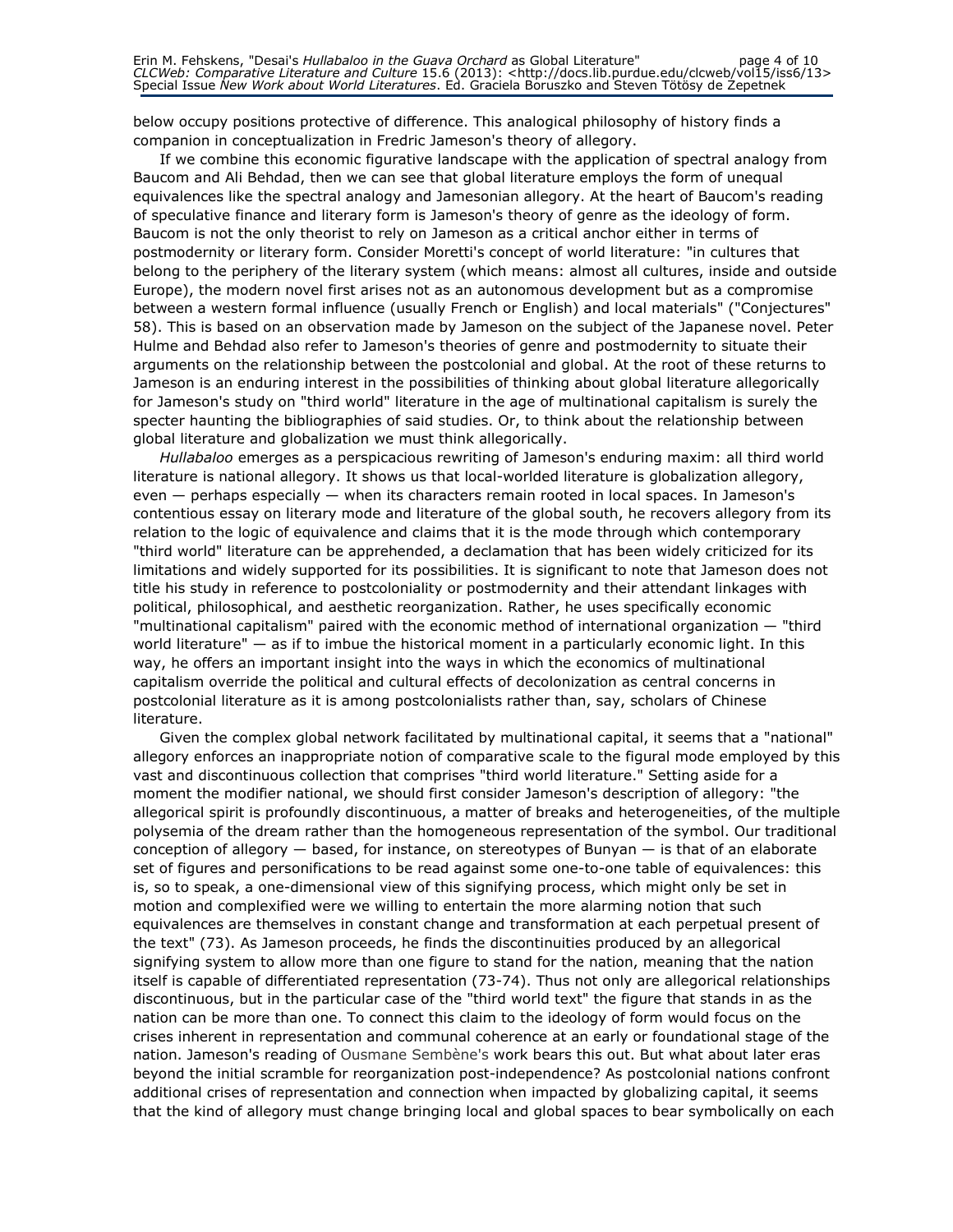other and making an impossibly vast network of connections apprehensible through a local, digestible story that signifies far beyond itself. Literature written from the Global South in an age of multinational capitalism is endowed with an interest in the impact of globalizing forces on local spaces, some inflected regionally and some nationally so. The levels of figural association are multiple just as the allegorands are multiple in Jameson's rehabilitation of allegory. I maintain that his theory of allegory as discontinuous equivalences is a fruitful way to think through the analogous relationship between globalization and global literature. Global literature allegorizes globalization in part by making the local not simply local, but indicative and illustrative of unequal global relations.

Hullabaloo's narrow geographical scope expands allegorically to represent a globalized center and periphery. As Sampath's father takes more and more action towards capitalizing on his son's reluctant willingness to persist in being the "monkey baba" — including publishing his photo in the newspaper — the resources and wealth in the village of Shahkot contract into the orchard. Sampath's wisdom, as a commodity, is diffused throughout the country. Building on the nonmaterial form of spoken wisdom, the photo "brands" Sampath as the monkey baba and offers a material companion to his original commodity. Mail addressed to Sampath via this brand name begins to reach him in the orchard despite the lack of an official postal address. Because the mail is delivered, this suggests an official ratification of both title and location thus giving his unsettled retreat the imprimatur of settlement and commerce. Not only does Mr. Chawla ensure that "water gushed into the tank all day long" — which is unlike the uneven and inconsistent water supply throughout India — but he also begins to imagine converting Sampath into a tourist attraction, "a whole complex with a temple and dormitory accommodation for travelers designed to suit modern tastes in comfort" (90, 127).

There are precisely two historically situated details in the novel which are otherwise set hazily sometime after independence in India. The first  $-$  a reference to a popular Bollywood film, Love  $Story -$  is a passing detail at best. It mostly concerns Pinky and Ammaji, two minor figures in Sampath's family and the novel's focus more generally. The other reference occurs at the moment in which Mr. Chawla decides to pursue Sampath's retreat as a business venture. Leading up to this moment, Mr. Chawla attempts an arranged marriage for Sampath, hopeful that the presence of a lovely woman will tempt him out of his tree. He speculates on the failure that is his son exclaiming "What am I to do with this boy? … The best education. A job. A wife. The world served to him on a platter, but, oh no, none of it is good enough for him. Mister here must run and sit in a tree. He is not in the least bit thankful for all that has been done for him" (62). The sentence fragments which populate Mr. Chawla's complaint reveal a separation between Sampath and the opportunities which have been heaped  $-$  literally at this juncture  $-$  at his feet. This syntactic strategy is especially significant when considered alongside the final sentence in the same chapter following the transcript of Sampath's first appearance in the local newspaper. After Mr. Chawla reads out the brief story, the narrator contextualizes it in the newspaper that "There it was — a modest column introducing Sampath to the world, along with news of a scarcity of groundnuts, an epidemic of tree frogs and the rumour that Coca-Cola might soon be arriving in India" (67). Significantly, four unrelated news stories appear in succession in this single sentence, their paratactic structure obscuring any possible relationship of causality, progression, or importance among them. To be sure, these four elements — one "human interest," two ecological, and one corporate — suggest the array of narratives which populate the commodities of print capitalism which draw together Benedict Anderson's "imagined communities" and which comprise the modern nation. Interpreted in this way, Sampath's appearance alongside an article about a beverage company, tree frogs, and groundnuts functions metonymically to stand in for the larger business of print capitalism at the root of modern nationalism.

However, the particular company mentioned in the description of the newspaper page left India in 1977 following the socialization of the economy and the consequent threat that it would be required to divulge its secret formula to Indian shareholders (see Harish and Gopal 47). It only returned in 1993 following Indian economic liberalization. This beverage company is also the world's largest and Coca-Cola itself "is the world's most valuable brand" and Coca-Cola was eager to return to India because it considered the country an emerging market ripe for increasing revenue for the ever-expanding multinational (Walsh and Dowding 109). Capital seeks new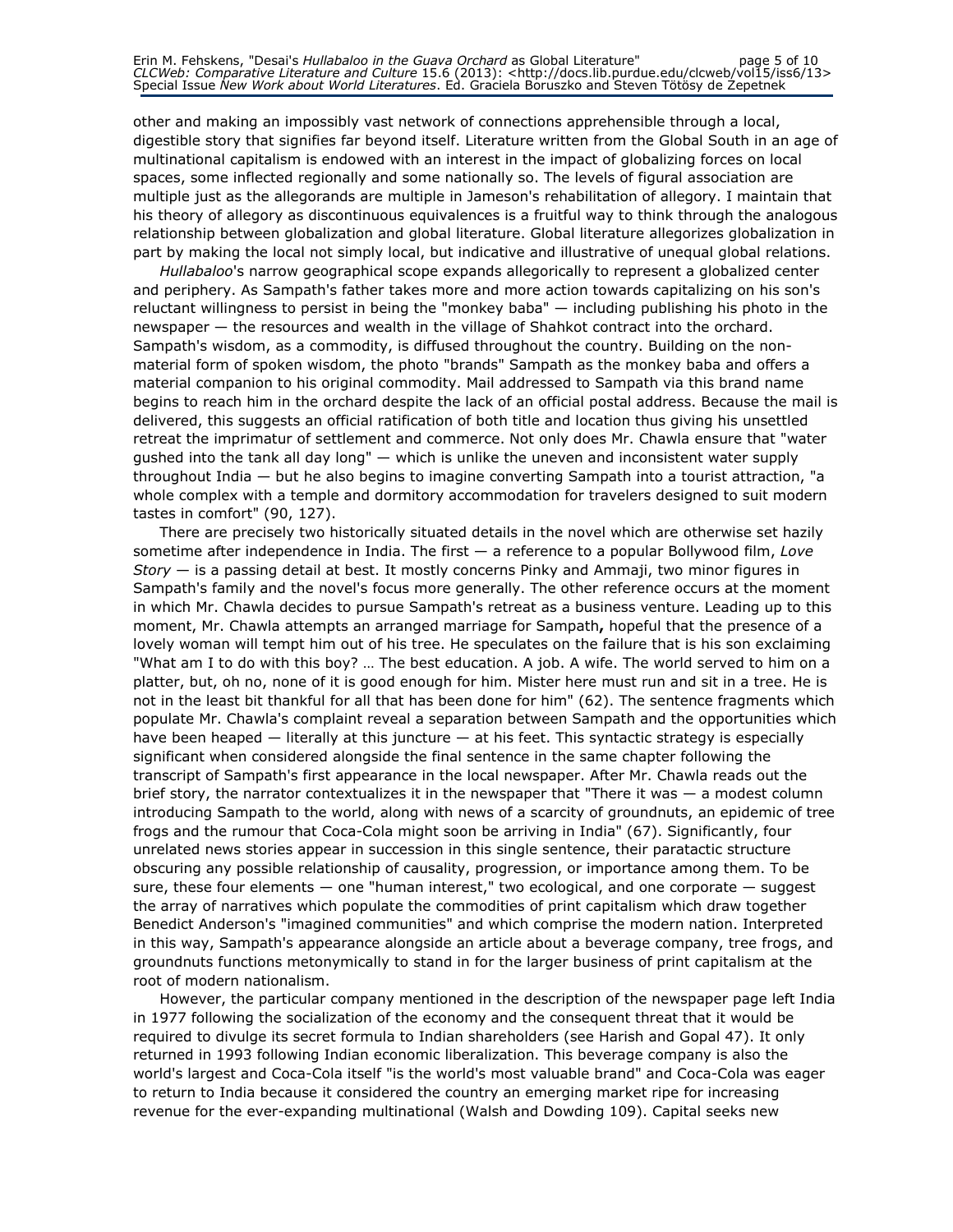markets to grow and for Coca-Cola in the 1990s India was just that market. But why draw out the importance of this single detail rather than a surplus of tree frogs or a scarcity of groundnuts? Mr. Chawla's remarks, which follow this observation, link Coca-Cola's thirst for profitable new markets to Sampath's conversion into a new business venture for Chawla. Immediately following the sentence, the subsequent chapter opens with Chawla's epiphany: "It was at this time that Mr. Chawla had a realization—all of a sudden, with a tumble and rush of understanding  $-$  a realization so quick and so incredible in nature that his heart began to pound. Sampath might make his family's fortune. They could be rich! … What an opportunity had arisen out of nowhere! … He, Mr. Chawla, must move as quickly as he could to claim these possibilities for his family, possibilities that stretched, he was sure, well beyond his sight's furthest horizon" (68). The atemporality of the newspaper description's paratactic sentence structure belies the temporality of the medium itself and its everydayness coupled with its present-tense significance. Although the paper appears every day, the stories which populate its pages are only "current" on the day in which they appear. It is then no wonder that Mr. Chawla's epiphany is temporalized as an instant ("all of a sudden"). Linking the roots of his scheme in the instant-temporality of the newspaper and focusing on the long-term profitability of his son's retreat from the world, the novel asserts a clear, although indirect connection between Coca-Cola's return to India and Mr. Chawla's branding of his own son. Just as capital seeks ever-new markets requiring a horizon at which it will never arrive, Mr. Chawla sees the profitability of his son extending to a similarly unreachable end.

Since Coca-Cola's return to India in 1993, it has become one of the country's largest international investors placing US\$1 billion in circulation in the country (see Hills and Welford, 168). It has also exacerbated the country's mounting water crisis: in an already "water poor" country (Walsh and Dowding 107), Coca-Cola's drinks require three liters of water for each liter of soft drink or bottled water that it produces (see Ciafone 119). To capture the needed water for their bottling plants to function, Coca-Cola locates its plants in rural areas in India. In fact, one bottling plant is located in Uttar Pradesh, a northern province near Desai's Shahkot. The company draws groundwater at such tremendous rates that the levels have dropped precipitously in the regions where bottling plants are located endangering the livelihoods and agricultural work of the rural poor who live around them. Additionally, many bottling plants have been accused of polluting reserves and nearby lands with the disposal of industrial waste and effluent water (many commented on Coca-Cola's damaging actions which intensified the water crisis in India, a crisis that has been tied to bureaucratic mismanagement of public resources, corporate overuse, insufficient conservation efforts and dam projects [see Burnett and Welford; Ciafone; Fishman; Harish and Gopal; Hills and Welford; Roy; Shankar; Thomas; Walsh and Dowding]). Attempting to remake their public image as a multinational corporation committed to the ecological sustainability of their production at the local level, Coca-Cola has initiated a groundwater harvesting scheme that many regard as insufficient given the damage they have wreaked thus far on the availability of water in rural spaces. In short, Coca-Cola inserted itself into the Indian market as a result of economic liberalization and since its return to the country it attempted to brand itself as the only choice for a "cold drink" (Ciafone), as a major investor in local economies, and as a connection between the global soft drink commodities market and the local Indian markets in which it can be purchased. In order to achieve such widespread notoriety and availability, its bottling plants have wreaked havoc on local water supplies in rural spaces, enclosing and privatizing common resources, and siphoning them away from populations who use them.

Sampath's guava orchard  $-$  once Mr. Chawla initiates his designs on it  $-$  functions in a similar way siphoning common and scarce resources like water and electricity. The residents of Shahkot lived without regular access to water and electricity and yet Sampath's family enjoys an abundance of both once they move into the orchard on a permanent basis and thus Mr. Chawla's practices and plans symbolize the exploitative efforts of Coca-Cola bottling plants in rural communities and he speaks of this kind of controlling desire at the end of his guru complex vision; it would be "a prize pilgrimage stop and an environment that he could keep control of" (127). Sampath's orchard and the contraction of resources into it for capital gain allegorizes the ways in which Coca-Cola protects its resources, including its secret formula, in the West while distributing the labor of mixing and bottling to each of the countries in which it sells its commodities. Local populations control the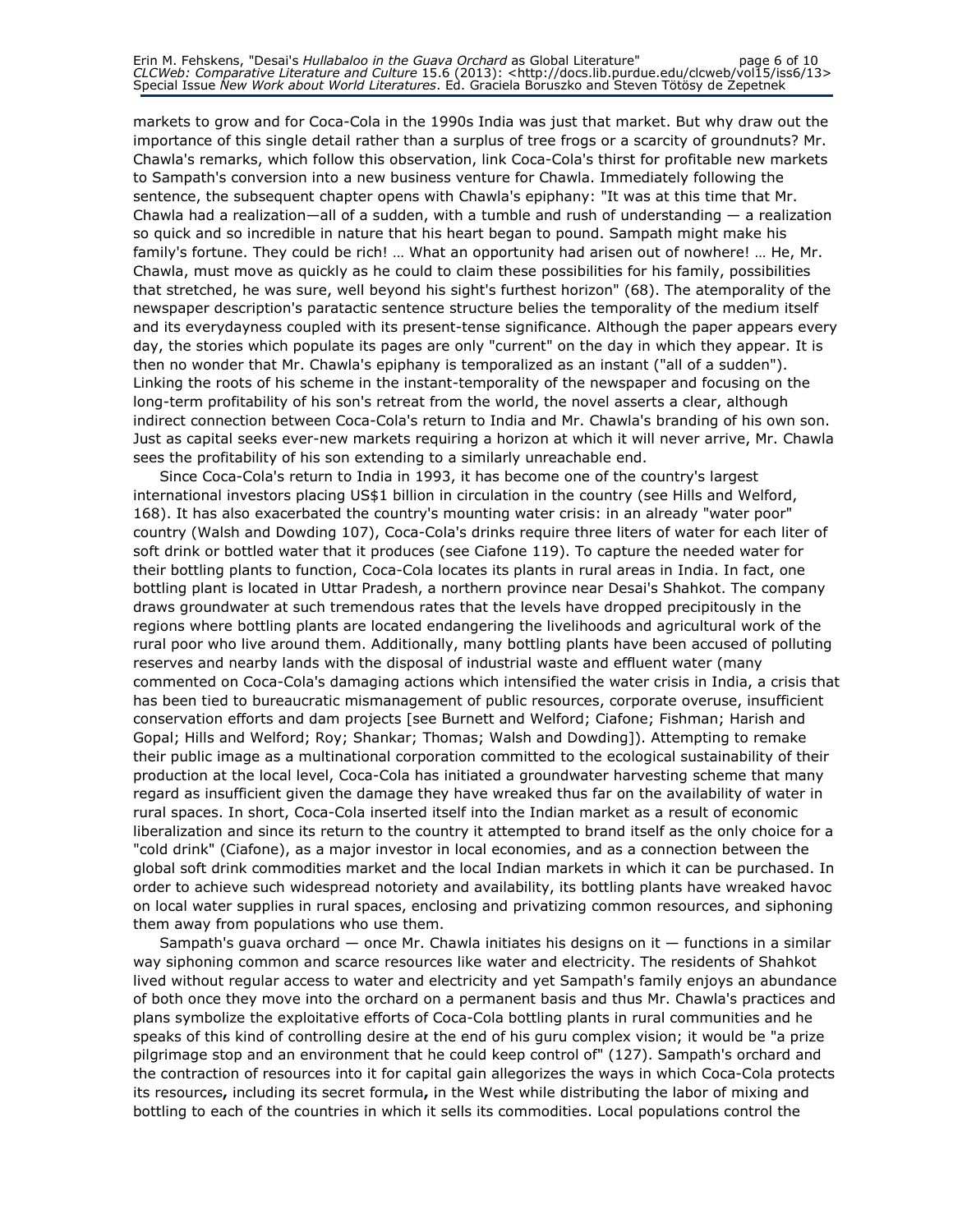bottling plants (this has been much rarer in India, however), but they do not control or manage the profits from their production locally nor do workers in plants throughout the Global South enjoy equal benefits and pay. The structural inequality of labor beneath the product's veneer of homogeneity illustrates an illusory diffusion of equivalence that carries a specter of difference as inequity. The tension between these movements can also be felt in the construction of Sampath's guru location both outside Shahkot and yet central to the profitable operations linked to the town. Sampath's orchard functions doubly allegorically in this way  $-$  his is both the site of multinational capital centrifugally expanding to the margins and the unequal redistribution of resources centripetally contracting to metropolitan centers in the global north.

Allegorands are multiple and discontinuous in global literature. Sampath is the bottler of readymade wisdom fresh for distribution throughout India. His increasingly elaborate home among the branches of a guava tree suggests his complicity with Mr. Chawla's efforts to draw resources into this space. Mr. Chawla stands as another, more rapacious and extractive allegorand of Coca-Cola's water policies of its bottling plants. The two characters could not be more different in their novelistic representations. Sampath even denies any species likeness between them: "He and his father were as different as black from white, as chickens from potatoes, as peas from buckets" (127). Yet when we view the novel as an allegory of globalization we start to see some startling similarities between them. We also begin to see the ways in which the novel is functioning as a critique of the return of multinational corporations to India and the ways in which they produce homogeneity and reduce the local wealth of communities. Thus while Sampath suggests a retreat from pressures to profit and modernize, his father turns his retreat into a modernized space for ever-increasing and diversified profit.

They also use Sampath as an anchor commodity to which they attach a variety of side businesses, from Ammaji's snacks sold in the orchard to Mr. Chawla's guru offerings which he collects at the end of each day and sells again for additional profit. Relying on the desire of Shahkot's populace to consult their local guru, as well as pilgrims travelling from more distant places, Mr. Chawla succeeds in creating something out of nothing, a kind of capitalist sleight of hand that resembles Michael Watts's theory of fast capitalism and the petro-magic of Nigeria's oil boom that Jennifer Wenzel traces into Nigerian literature. As Mr. Chawla surveys the orchard while calculating the growing balances in his bank account, he notes that the "advertisements hung colourfully on the neighbouring trees … All paid for by lavish donations, boxes of nuts and more sweetmeats, yellow, green, pin and white, than anybody knew what to do with. If it was not for Mr. Chawla none of this would exist. None of it" (127). What he creates, however, mars the beauty of the orchard suggesting the damaging effects of fast capitalism in aesthetic and ecological terms. Sampath, departing from Mr. Chawla's pride in the orchard, observes that "Ugly advertisements defaced the neighbouring trees; a smelly garbage heap spilled down the hillside behind the tea stall and grew larger every week" (181).

The inevitability of capitalist modernity harbors the losses of alternative possibilities and so under the crushing inevitability of globalization as de-differentiation is the possibility for other ways of constructing community (Jameson 81). The discontinuous nature of allegory contains both inevitability (of sameness) and possibility (of difference). Thus an allegory of globalization in a novel like Hullabaloo brings encoded globalized forces to bear on a localized space, but it also imagines the possibilities of alternative structures of relation taking root  $-$  or in the case of this particular novel, taking flight. For Sampath, his role in the orchard catalyzes his father into an allegorization of national government and multinational corporate-mismanagement of local resources. Sampath's transformation at the end of the novel and his close association with the monkeys imagines a post-human alternative liberating himself of human form and taking to the forest. The atheist spy's accidental fall at the end suggests another alternative: the gruesome possibility of cannibalism literalizing the metaphor of exploitative consumption. So the novel presents diametrically opposed possibilities and neither holds the human subject as an inviolable center of the drama. Either consume each other or escape into a radically reoriented posthuman affiliative community and way of being in the world.

Hullabaloo in the Guava Orchard may seem to only develop a narrative around a brief Times of India item on a hermit who climbed a tree, but it also suggests and illustrates ways in which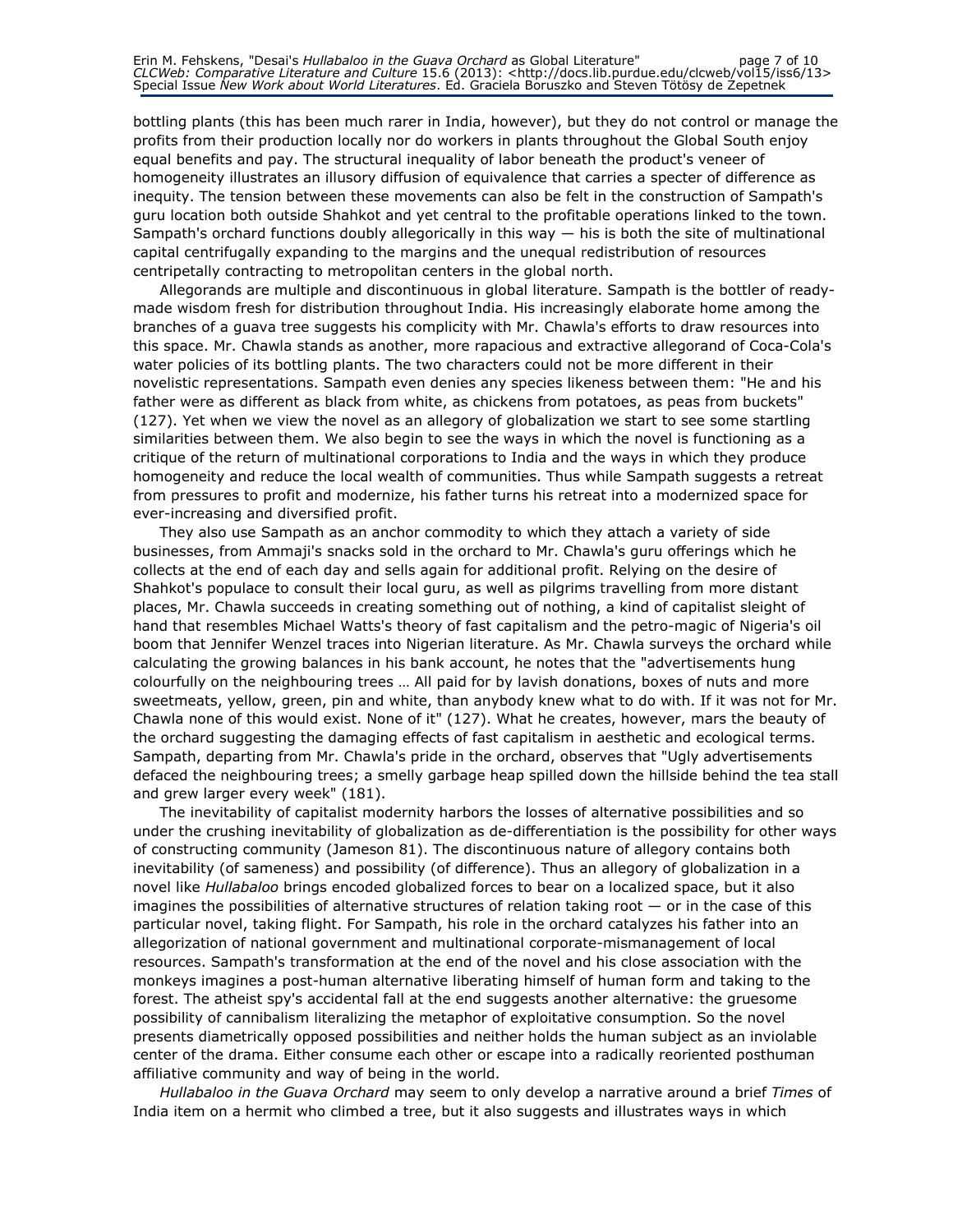localized literature set in the Global South operates allegorically as global literature dramatizing the effects of multinational capital on rural and semi-urban spaces. The novel's critique of globalization also reveals a subtle engagement with postcoloniality. The title of Jameson's study presupposes a functional relationship between postcolonial literature (the argued term "third world literature") and globalization (dressed down to its key feature, the chartered companies in Baucom's "Globalit" or its ethos and "multinational capitalism" in Jameson's), but the terms are imbricated problematically. The emphasis on transnationalism and global flows in theories of globalization can occlude the structural inequalities constitutive of the colonial encounter and the inequities which remain functional in the era after colonization ends. On the other hand, if we historicize globalization as synchronous with the colonial endeavor, then we can see that their projects have always already been linked (see Hulme). When we consider the ways in which globalization stands on the theoretical premises of coloniality and postcoloniality (as Behdad does), we see that the threat of homogenization or "the de-differentiation of exchange is also the site that is haunted by a return of difference" (Baucom 162). Difference here refers in one sense to the colonial project and its use of differentiation to abet representational and material violence. The return of difference also speaks to other possibilities: when we consider the structural violence that underwrites multinational capital's expansion, the narrations of globalization's reach — Coca-Cola in India, for example — are also keyed to the resistance to this reach.

Just as Kulfi provides us with an image of the rapacious extractor of resources in the beginning of the novel anticipating the text's sustained allegorization of Coca-Cola in India, late in the novel she dons the discursive likeness of an Orientalizing imperialist, flattening worldly differences into a single category of exotic comestibles. The lists of fabulous and rare ingredients which run through Kulfi's mind, for example, provide an uncritical demonstration of the tantalizing exoticism associated with Orientalist discourse produced in the West. Consider the example when Kulfi is imagining ever more unusual cooking projects after living in the orchard for several months: "And sitting in a vast kitchen before an enormous globe, imperiously she ordered her supplies, sent out for spices from many seas away, from mountain ranges and deserts that lay beyond the horizon, for spices that existed only in the fantastical tales of sailors and soothsayers. She sent out for these and for plants that grew on islands no bigger than specks in the ocean, or on mountain peaks devoid of human habitation. She sent out for kingdoms to be ruined, for storehouses and fields to be plundered and ransacked. She asked for tiger meat and bear, Siberian goose and black buck. For turtles, terrapins, puff adders, and seals. For armadillos, antelopes, zebras and whales" (154).

Kulfi's imperious actions begin from a desire for the antipodean unknown, but they soon take on more violent features when she sends out not for unknown spices but for the destruction of kingdoms and plundering of fields. Her list of ingredients invades the forest, savannah, ocean, and ice shelf knowing no bounds and allowing nothing to remain sacred. While her xenophilia and destructive dreams reflect an Orientalist discourse we might expect from a Western writer, Kulfi is decidedly not European. Her daydreaming is spurred by a bad foraging mission in a forest of northern India, an area to which she is an indigenous inhabitant. After seeking out every new edible plant in the space around the orchard, Kulfi realizes that she has exhausted her local market and, like capital itself, seeks to expand in new markets. Her daydream subverts nineteenthcentury Orientalist discourse, but it also personifies the desires of capital to expand into uncharted territories and draws together destruction and exportation illustrating the ways in which neoimperial capital via multinational companies impoverishes its new markets while expanding the profits of those companies in the global north. Kulfi's iteration of lists is her leitmotif in the novel and these disconnected nouns render her character adrift in the officious and status-driven world of Mr. Chawla. They also liberate her from traditional wifely duties like cooking for the family and so, in a sense, these dreams of exotic ingredients also represent an extended imagined liberation from her gendered expectations mirroring the kind of freedom that Sampath attains physically at the end of the novel.

Kulfi's minor efforts at resistance emerge alongside Sampath's more radical actions which reflect the varied environmentalism of the poor that has developed in response to Coca-Cola's presence in the Global South. Grassroots efforts at the local level have drawn national and international attention to the environmental dangers posed by Coca-Cola's operations in India and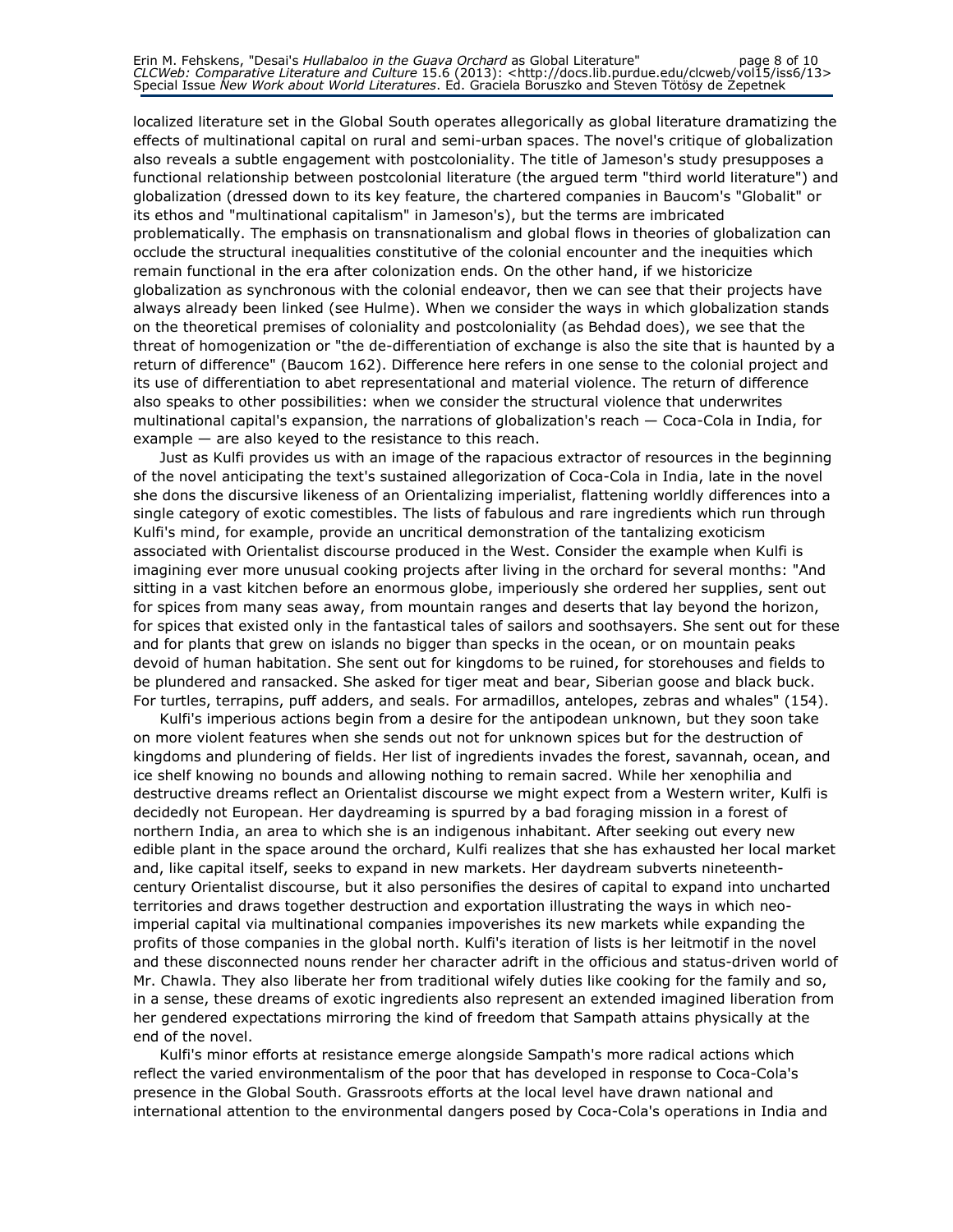Erin M. Fehskens, "Desai's *Hullabaloo in the Guava Orchard* as Global Literature" page 9 of 10 CLCWeb: Comparative Literature and Culture 15.6 (2013): <http://docs.lib.purdue.edu/clcweb/vol15/iss6/13> Special Issue New Work about World Literatures. Ed. Graciela Boruszko and Steven Tötösy de Zepetnek

Amanda Ciafone sees a link between the local/global resonances drawn out of the Quit Coca-Cola movement and global literature: "India's rural poor have also catalyzed an impressive local, national, and transnational social movement, linking their struggles with others through Coca-Cola's world system of capital, commodities, and culture that resulted in the creation of multinational pressure on the multinational corporation" and in the footnote that follows this section she identifies Moretti and Casanova as global literature and world system theorists who inspired her reading of Coca-Cola's functioning at the local and global levels (132). The novel does not include a version of grassroots resistance to the growing capitalist endeavors of Mr. Chawla and Sampath's complicity with them. However, several characters dream of escape from the orchard imagining a new set of relations or a new community as an alternative to the increasingly capitalistic space of the orchard. Pinky thinks of eloping with the Hungry Hop Ice Cream boy, which symbolizes a retreat into local, comestible products rather than the rarified and hackneyed spirituality of guru wisdom. Kulfi imagines herself as an all powerful imperialist, drawing the most distant animals into her culinary experiments. Sampath himself transforms into a guava and is carried off by a band of monkeys who adopt him into their group. The commodifying and wealthaccumulating forces which lure the monkeys, the atheist spy, and an ever more adventurous Kulfi into their long-term settlement in the orchard are the very forces which catalyze the radical human transformation that imagines symbolically a posthumanist alternative to the impoverishing and extractive practices of multinational capital. Thus the specter of difference that is carried within the homogenizing principles of Mr. Chawla's profit are posthuman possibilities of the gruesome and fabulous variety. While Sampath becomes a guava, the atheist spy falls into Kulfi's cooking pot opening up the possibility of cannibalistic consumption in the orchard. Just as one human finds an alternative community through a radical subject transformation, another human's fate literalizes the violence committed in the name of globalization's profits. Although this small novel ends with a look into a cooking pot in an orchard outside a small town in Northern India, its symbolic scope looks out onto a global horizon.

#### Works Cited

Anderson, Benedict. Imagined Communities: Reflections on the Origin and Spread of Nationalism. London: Verso, 1991.

Baucom, Ian. "Globalit, Inc.; Or, the Cultural Logic of Global Literary Studies." PMLA: Publications of the Modern Language Association 116.1 (2001): 158-72.

Behdad, Ali. "On Globalization, Again!" Postcolonial Studies and Beyond. Ed. Ania Loomba, Suvir Kaul, Matti Bunzl, Antoinette Burton, and Jed Esty. Durham: Duke UP, 2005. 62-79.

Burnett, Margaret, and Richard Welford. "Case Study: Coca-Cola and Water in India: Episode 2." Corporate Social Responsibility and Environmental Management 14 (2007): 289-304.

Casanova, Pascale. The World Republic of Letters. Trans. M.B. DeBevoise. Cambridge: Harvard UP, 2007.

Ciafone, Amanda. "If 'Thanda Matlab Coca-Cola' Then 'Cold Drink Means Toilet Cleaner": Environmentalism of the Dispossessed in Liberalizing India." International Labor and Working-Class History 81 (2012): 114-35. Damrosch, David. How to Read World Literature. Oxford: Wiley-Blackwell, 2009.

Damrosch, David. What Is World Literature? Princeton: Princeton UP, 2003.

Desai, Kiran. Hullabaloo in the Guava Orchard. New York: Grove Press, 1998.

Desai, Kiran. The Inheritance of Loss. New York: Atlantic Monthly Press, 2006.

English, James F. The Economy of Prestige: Prizes, Awards, and the Circulation of Cultural Value. Cambridge: Harvard UP, 2005.

Fishman, Charles. The Big Thirst: The Secret Life and Turbulent Future of Water. New York: Free P, 2011.

Harish, R., and Bharathi S. Gopal. "Coca-Cola in India: A Responsible Corporate Citizen?" The Icfai University Journal of Corporate Governance 7.4 (2008): 42-56.

Hills, Jonathan, and Richard Welford. "Case Study: Coca-Cola and Water in India." Corporate Social Responsibility and Environmental Management 12 (2005): 168-77.

Huggan, Graham. The Postcolonial Exotic: Marketing the Margins. London: Routledge, 2001.

Hulme, Peter. "Beyond the Straits: Postcolonial Allegories of the Globe." Postcolonial Studies and Beyond. Ed. Ania Loomba, Suvir Kaul, Matti Bunzl, Antoinette Burton, and Jed Esty. Durham: Duke UP, 2005. 41-61.

Jameson, Fredric. "Third-World Literature in the Era of Multinational Capitalism." Social Text 15 (1986): 65-88. Love Story. Dir. Rahul Rawail. Bombay: Esquire Video, 1981.

Mahanta, B. "Kiran Desai's Hullabaloo in the Guava Orchard: Sour Exoticism." Kiran Desai: The Novelist: An Anthology of the Critical Essays. Ed. P.D. Nimsarkar. New Delhi: Creative Books, 2004. 60-65.

Moretti, Franco. "Conjectures on World Literature." New Left Review 1 (2000): 54-68.

Moretti, Franco. The Novel: History, Geography, and Culture. Princeton: Princeton UP, 2006.

Roy, Arundhati. Power Politics. Cambridge: South End P, 2001.

Shankar, S. "Necessity and Desire: Water and Coca-Cola in India." Cultural Critique and the Global Corporation. Ed. Purnima Bose and Laura E. Lyons. Bloomington: Indiana UP, 2010. 151-81.